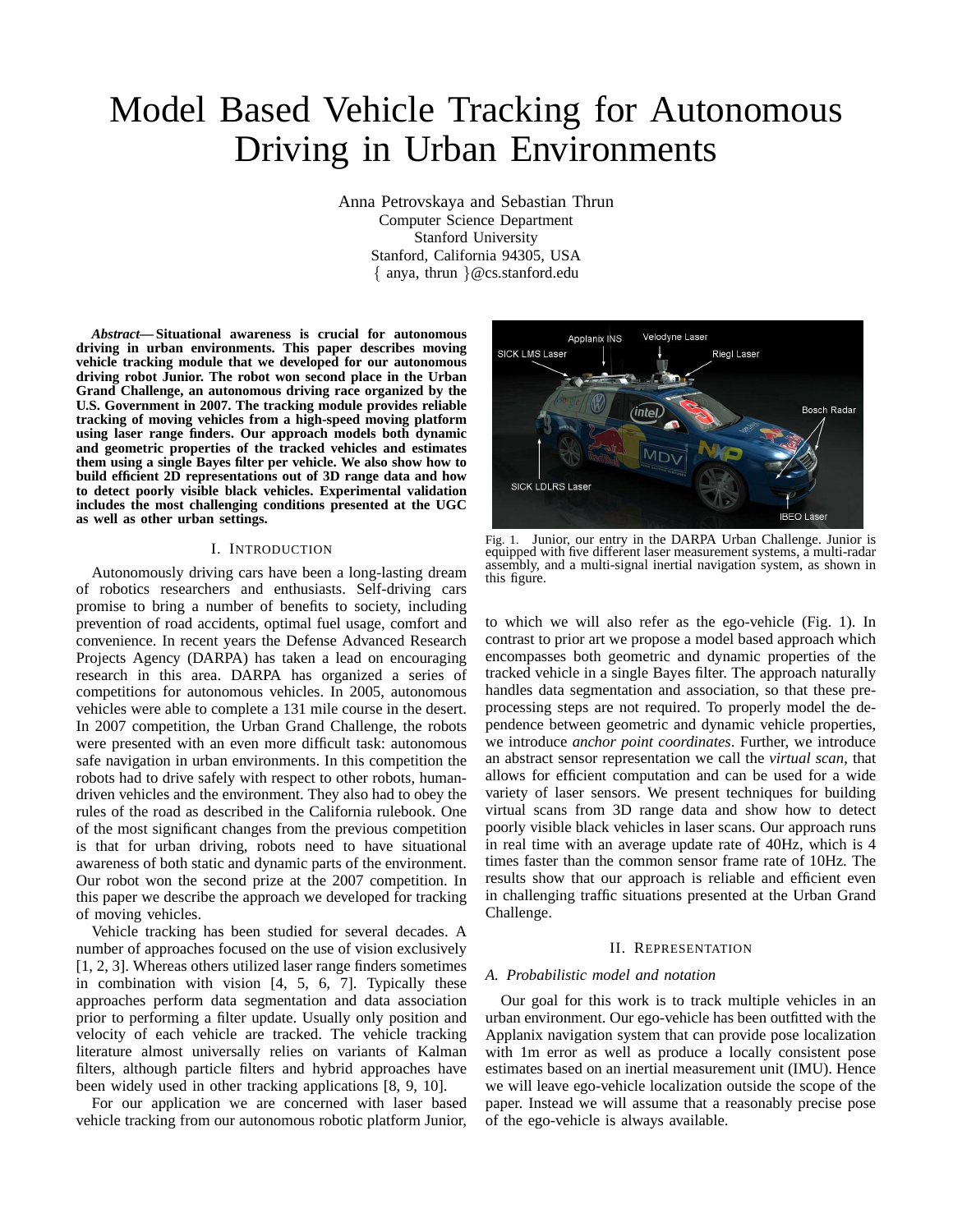

Fig. 2. Dynamic Bayesian network model of the tracked vehicle pose  $X_t$ , forward velocity  $v_t$ , geometry G, and measurements  $Z_t$ .

From the theoretical standpoint, multiple vehicle tracking entails a single joint probability distribution over the state parameters of all of the vehicles. Unfortunately, such a representation is not practical because it quickly becomes intractable as the number of vehicles grows. Also, since the number of vehicles is unknown and variable, it is in fact challenging to model the problem in this way. We note that dependencies between vehicles are strong when vehicles are close together, but become extremely weak as the distance between vehicles increases. Hence it is wasteful to model dependencies between vehicles that are far from each other. Instead, following the common practice in vehicle tracking, we will represent each vehicle with a separate Bayesian filter, and represent dependencies between vehicles via a set of local spatial constraints. Specifically we will assume that no two vehicles overlap, that there is a free space of at least 1m around each vehicle and that all vehicles of interest are located on or near the road. This representation is efficient because its complexity grows linearly with the number of vehicles. It also easily accommodates a variable number of tracked vehicles.

For each vehicle we estimate its 2D position and orientation  $X_t = (x_t, y_t, \theta_t)$  at time t, its forward velocity  $v_t$  and its geometry G (further defined in Sect. II-B). Also at each time step we obtain a new measurement  $Z_t$ . See Fig. 2 for a dynamic Bayes network representation of the resulting probabilistic model. The dependencies between the parameters involved are modeled via probabilistic laws discussed in detail in Sects. II-C and II-E. For now we briefly note that the velocity evolves over time according to

$$
p(v_t|v_{t-1}).
$$

The vehicle moves based on the evolved velocity according to a dynamics model:

$$
p(X_t|X_{t-1}, v_t).
$$

The measurements are governed by a measurement model:

$$
p(Z_t|X_t,G).
$$

For convenience we will write  $X^t = (X_1, X_2, ..., X_t)$  for the vehicle's trajectory up to time t. Similarly,  $v^t$  and  $Z^t$  will denote all velocities and all measurements up to time t.



Fig. 3. As we move to observe a different side of a stationary car, our belief of its shape changes and so does the position of the car's center point. To compensate for the effect, we introduce local anchor point coordinates  $C = (C_x, C_y)$  so that we can keep the anchor point  $X_t$  stationary in the world coordinates.

## *B. Vehicle geometry*

The exact geometric shape of a vehicle can be complex and difficult to model precisely. For simplicity we approximate it by a rectangular shape of width  $W$  and length  $L$ . The 2D representation is sufficient because the height of the vehicles is not important for driving applications.

For vehicle tracking it is common to track the position of a vehicle's center within the state variable  $X_t$ . However, there is an interesting dependence between our belief about the vehicle's shape and position (Fig. 3). As we observe the object from a different vantage point, we change not only our belief of its shape, but also our belief of the position of its center point. Allowing  $X_t$  to denote the center point can lead to the undesired effect of obtaining a non-zero velocity for a stationary vehicle, simply because we refine our knowledge of its shape.

To overcome this problem, we view  $X_t$  as the pose of an *anchor point* who's position with respect to the vehicle's center can change over time. Initially we set the anchor point to be the center of what we believe to be the car shape and thus its coordinates in the vehicle's *local* coordinate system are  $C = (0, 0)$ . We assume that the vehicle's local coordinate system is tied to its center with the  $x$ -axis pointing directly forward. As we revise our knowledge of the vehicle's shape, the local coordinates of the anchor point will also need to be revised accordingly to  $C = (C_x, C_y)$ . Thus the complete set of geometric parameters is  $G = (W, L, C_x, C_y)$ .

## *C. Vehicle dynamics model*

Given a vehicle's velocity  $v_{t-1}$  at time step  $t - 1$ , the velocity evolves via addition of random bounded noise based on maximum allowed acceleration  $a_{max}$  and the time delay  $\Delta t$  between time steps  $t - 1$  and  $t$ . Specifically, we sample  $\Delta v$  uniformly from  $[-a_{max}\Delta t, a_{max}\Delta t]$ .

The pose evolves via linear motion - a motion law that is often utilized when exact dynamics of the object are unknown. The motion consists of perturbing orientation by  $\Delta\theta_1$ , then moving forward according to the current velocity by  $v_t\Delta t$ , and making a final adjustment to orientation by  $\Delta\theta_2$ . Again we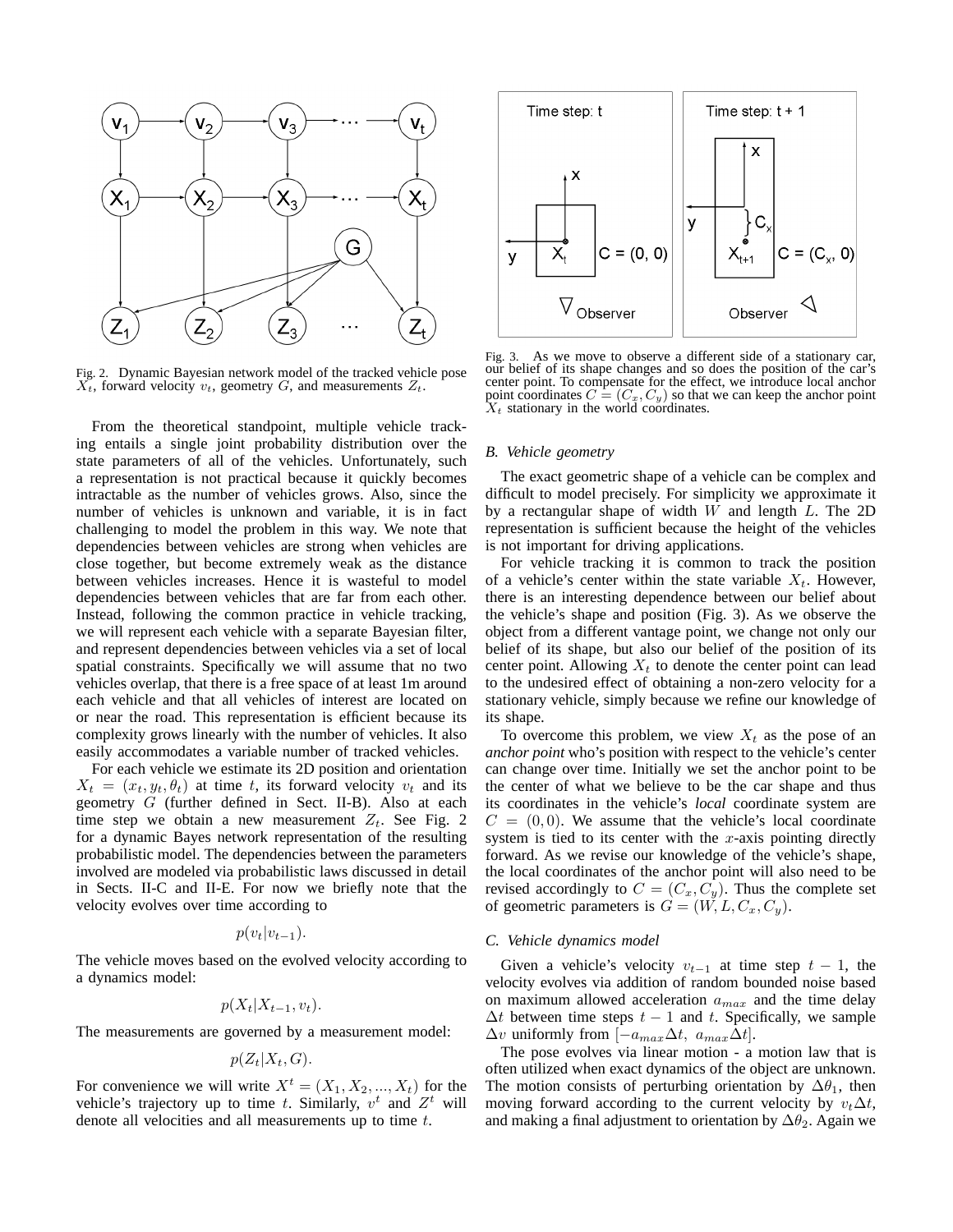sample  $\Delta\theta_1$  and  $\Delta\theta_2$  uniformly from  $[-d\theta_{max}\Delta t, d\theta_{max}\Delta t]$ for a maximum allowed orientation change  $d\theta_{max}$ .

#### *D. Sensor data representation*

In this paper we focus on laser range finders for sensing the environment. Recently these sensors have evolved to be more suitable for driving applications. For example IBEO Alasca sensors allow for easy ground filtering by collecting four parallel horizontal scan lines and marking which of the readings are likely to come from the ground. Velodyne HDL-64E sensors do not provide ground filtering, however they take a 3D scan of the environment at high frame rates (10Hz) thereby producing 1,000,000 readings per second. Given such rich data, the challenge has become to process the readings in real time. Vehicle tracking at 10 - 20Hz is desirable for driving decision making.

A number of factors make the use of raw sensor data inefficient. As the sensor rotates to collect the data, each new reading is made from a new vantage point due to ego-motion. Ignoring this effect leads to significant sensor noise. Taking this effect into account makes it difficult to quickly access data that pertains to a specific region of space. Much of the data comes from surfaces uninteresting for the purpose of vehicle tracking, e.g. ground readings, curbs and tree tops. Finally, the raw 3D data wastes a lot of resources as vehicle tracking is a 2D application where the cars are restricted to move on the ground surface. Therefore it is desirable to pre-process the data to produce a representation tailored for vehicle tracking.

To expedite computations, we construct a grid in polar coordinates - a *virtual scan* - which subdivides 360◦ around a chosen origin point into angular grids (Fig. 4). In each angular grid we record the range to the closest obstacle. Hence each angular grid contains information about free, occupied, and occluded space. We will often refer to the cone of an angular grid from the origin until the recorded range as a *ray* due to its similarity to a laser ray.

Virtual scans simplify data access by providing a single point of origin for the entire data set, which allows constant time look-up for any given point in space. As we mentioned earlier it is important to compute correct world coordinates for the raw sensor readings. However, once the correct positions of obstacle points have been computed, adjusting the origin of each ray to be at the common origin for the virtual scan produces an acceptable approximation. Constructed in this manner a virtual scan provides a compact representation of the space around the ego-vehicle classified into free, occupied and occluded. The classification helps us properly reason about what parts of an object should be visible as we describe in Sect. II-E.

For the purpose of vehicle tracking it is crucial to determine what changes take place in the environment over time. With virtual scans these changes can be easily computed in spite of the fact that ego-motion can cause two consecutive virtual scans to have different origins. The changes are computed by checking which obstacles in the old scan are cleared by rays in the new scan and vice versa. This computation takes time linear in the size of the virtual scan and only needs to be carried out once per frame. Fig. 4(d) shows results of a virtual scan differencing operation with red points denoting new obstacles, green points denoting obstacles that disappeared,



(a) schematic of a virtual scan



(b) actual scene



(c) virtual scan



(d) scan differencing



(e) tracking results

Fig. 4. Virtual scan construction. In (c) green line segments represent virtual rays. In (d) red points are new obstacles, green points are obstacles that disappeared, and white points are obstacles that remained unchanged. In (e) the purple boxes denote the tracked vehicles. (Best viewed in color.)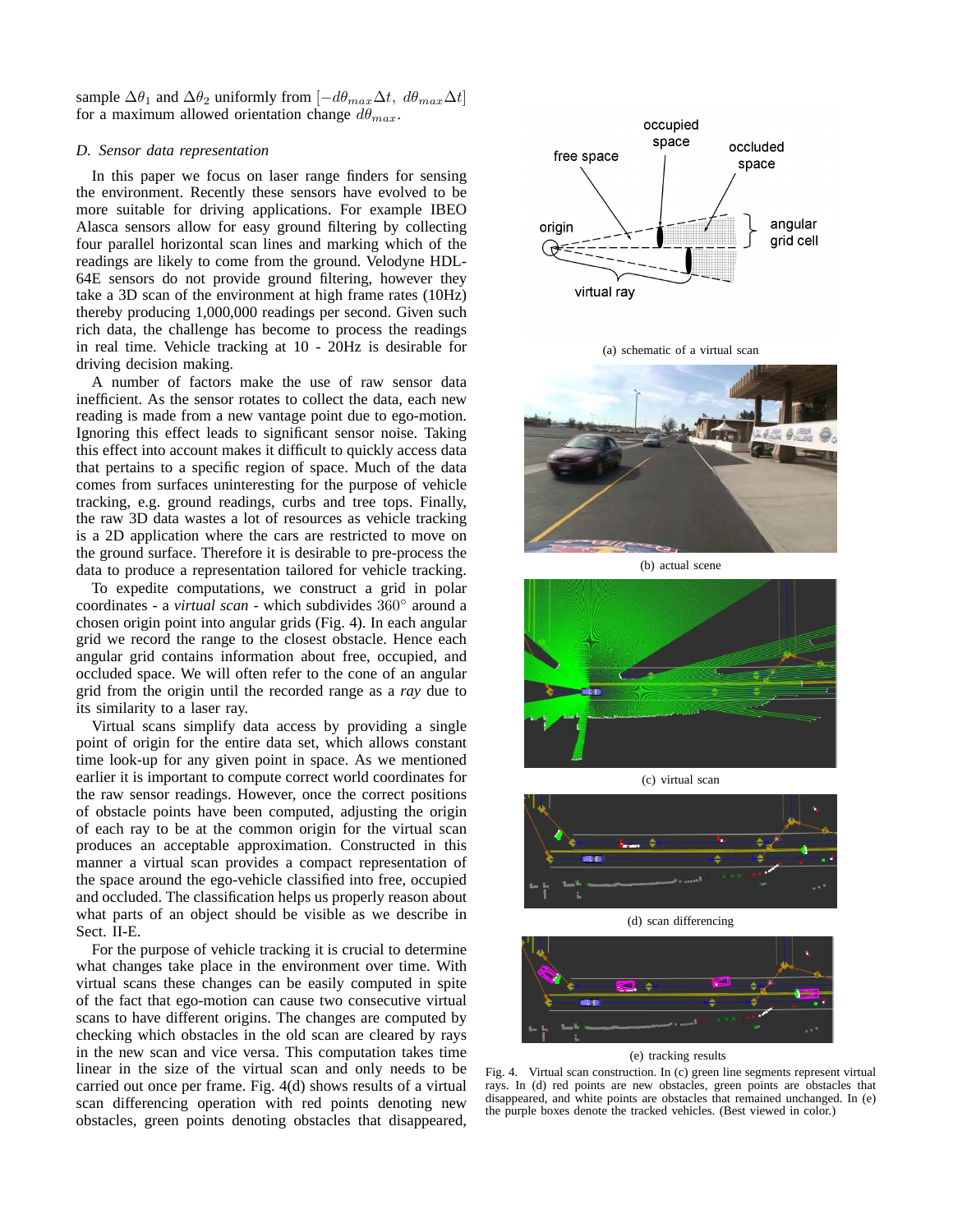

Fig. 5. Measurement likelihood computations. (a) shows the geometric regions involved in the likelihood computations. (b) shows the costs assignment for a single ray.

and white points denoting obstacles that remained in place or appeared in previously occluded areas.

# *E. Measurement model*

Given a vehicle's pose  $X$ , geometry  $G$  and a virtual scan Z we compute the measurement likelihood  $p(Z|G, X)$  as follows. We position a rectangular shape representing the vehicle according to  $X$  and  $G$ . Then we build a bounding box to include all points within a predefined distance  $\lambda^1$  around the vehicle (see Fig. 5). Assuming that there is an actual vehicle in this configuration, we would expect the points within the rectangle to be occupied or occluded, and points in its vicinity to be free or occluded, because vehicles are spatially separated from other objects in the environment.

Following the common practice for modeling laser range finders, we consider measurements obtained along each ray independent of each other. Thus if we have a total of  $N$  rays in the virtual scan  $Z$ , the measurement likelihood factors as follows:

$$
p(Z|G, X) = \prod_{i=1}^{N} p(z_i|G, X).
$$

We model each ray's likelihood as a zero-mean Gaussian of variance  $\sigma_i$  computed with respect to a cost  $c_i$  selected based on the relationship between the ray and the vehicle  $(\eta_i)$  is a

normalization constant):

$$
P(z_i|G, X) = \eta_i \exp\{-\frac{c_i^2}{\sigma_i^2}\}.
$$

The costs and variances are set to constants that depend on the region in which the reading falls into (see Fig. 5 for illustration).  $c_{occ}$ ,  $\sigma_{occ}$  are the settings for range readings that fall short of the bounding box and thus represent situations when another object is occluding the vehicle.  $c_b$  and  $\sigma_b$  are the settings for range readings that fall short of the vehicle but inside of the bounding box.  $c_s$  and  $\sigma_s$  are the settings for readings on the vehicle's visible surface (that we assume to be of non-zero depth).  $c_p$ ,  $\sigma_p$  are used for rays that extend beyond the vehicle's surface.

The domain for each range reading is between minimum range  $r_{min}$  and maximum range  $r_{max}$  of the sensor. Since the costs we select are piece-wise constant, it is easy to integrate the unnormalized likelihoods to obtain the normalization constants  $\eta_i$ . Note that for the rays that do not target the vehicle or the bounding box, the above logic automatically yields uniform distributions as these rays never hit the bounding box.

Note that the above measurement model naturally handles partially occluded objects including objects that are "split up" by occlusion into several point clusters. In contrast these cases are often challenging for approaches that utilize separate data segmentation and correspondence methods.

# III. INFERENCE

Most vehicle tracking methods described in the literature apply separate methods for data segmentation and correspondence matching before fitting model parameters via extended Kalman filter (EKF). In contrast we use a single Bayesian filter to fit model parameters from the start. This is possible because our model includes both geometric and dynamic parameters of the vehicles and because we rely on efficient methods for parameter fitting. We chose the particle filter method for Bayesian estimation because it is more suitable for multimodal distributions than EKF. Unlike the multiple hypothesis tracking (MHT) method commonly used in the literature, the computational complexity for our method grows linearly with the number of vehicles in the environment, because vehicle dynamics dictates that vehicles can only be matched to data points in their immediate vicinity. The downside of course is that in our case two targets can in principle merge into one. In practice we have found that it happens rarely and only in situations where one of the targets is lost due to complete occlusion. In these situations target merging is acceptable for our application.

We have a total of eight parameters to estimate for each vehicle:  $X = (x, y, \theta), v, G = (W, L, C_x, C_y)$ . Computational complexity grows exponentially with the number of parameters for particle filters. Thus to keep computational complexity low, we turn to Rao-Blackwellized particle filters (RBPFs) first introduced in [11]. We estimate  $X$  and  $v$  by samples and keep Gaussian estimates for  $G$  within each particle. Below we give a brief derivation of the required update equations.

## *A. Derivation of update equations*

At each time step  $t$  we produce an estimate of a Bayesian belief about the tracked vehicle's trajectory, velocity and

<sup>&</sup>lt;sup>1</sup>We used the setting of  $\lambda = 1m$  in our implementation.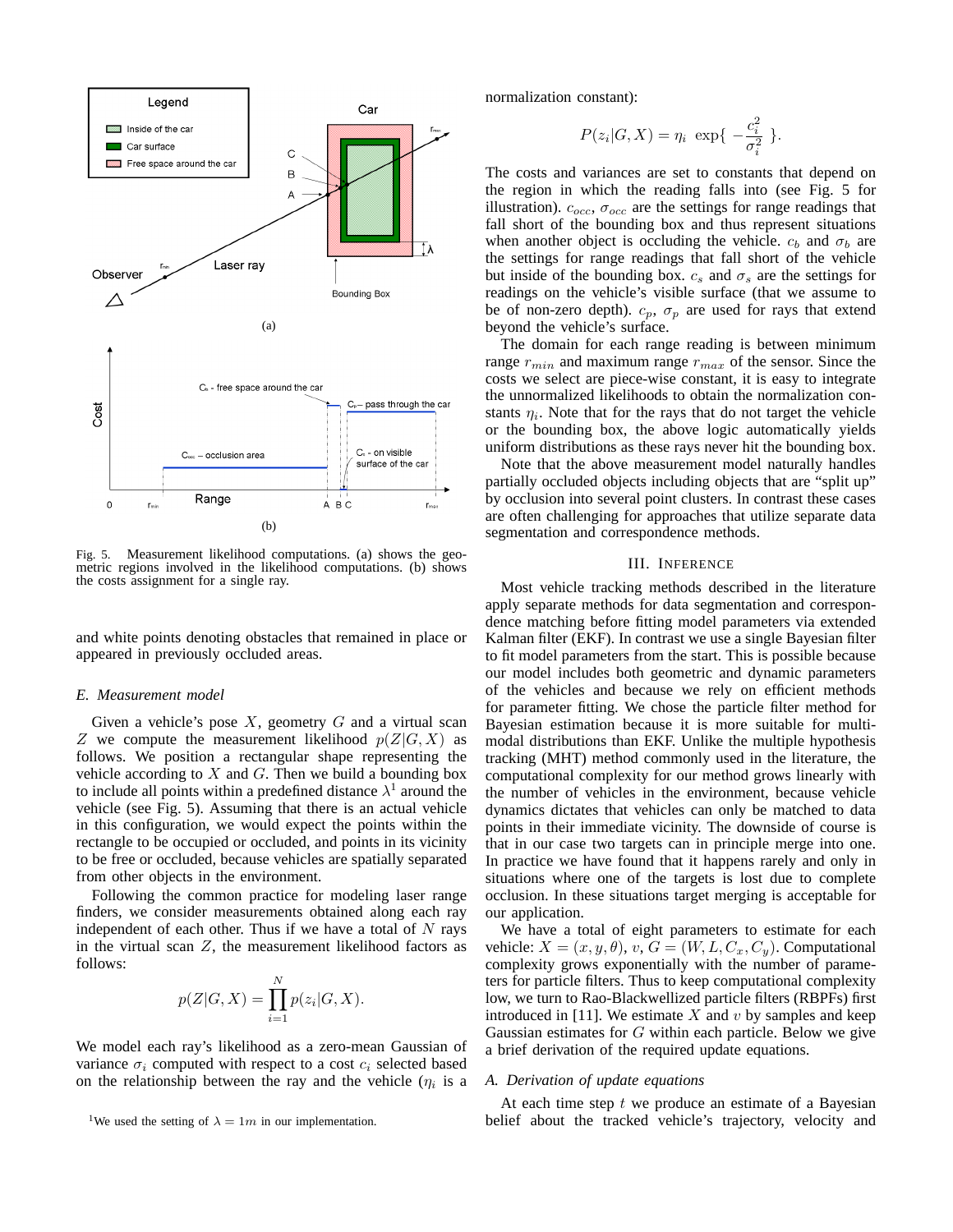geometry based on a set of measurements:

$$
Bel_t = p(X^t, v^t, G|Z^t).
$$

The derivation provided below is similar to the one used in [12]. We split up the belief into two conditional factors:

$$
Bel_t = p(X^t, v^t | Z^t) \ p(G | X^t, v^t, Z^t).
$$

The first factor encodes the vehicle's motion posterior:

$$
R_t = p(X^t, v^t | Z^t).
$$

The second factor encodes the vehicle's geometry posterior, conditioned on its motion:

$$
S_t = p(G|X^t, v^t, Z^t).
$$

The factor  $R_t$  is approximated using a set of particles; the factor  $S_t$  is approximated using a Gaussian distribution (one Gaussian per particle). We denote a particle by  $q_m^t =$  $(X^{t,[m]}, v^{t,[m]}, S_t^{[m]})$  and a collection of particles at time t by  $Q_t = \{q_m^t\}_m$ . We compute  $Q_t$  recursively from  $Q_{t-1}$ . Suppose that at time step t, particles in  $Q_{t-1}$  are distributed according to  $R_{t-1}$ . We compute an intermediate set of particles  $\overline{Q}_t$  by sampling a guess of the vehicle's pose and velocity at time  $t$  from the dynamics model (described in detail in Sect. II-C). Thus, particles in  $\overline{Q}_t$  are distributed according to the vehicle motion prediction distribution:

$$
\bar{R}_t = p(X^t, v^t | Z^{t-1}).
$$

To ensure that particles in  $Q_t$  are distributed according to  $R_t$  (asymptotically), we generate  $Q_t$  by sampling from  $\overline{Q}_t$ with replacement in proportion to importance weights given by  $w_t = R_t / \bar{R}_t$ . Before we can compute the weights, we need to derive the update equations for the geometry posterior.

We use a Gaussian approximation for the geometry posterior,  $S_t$ . Thus we keep track of the mean  $\mu_t$  and the covariance matrix  $\Sigma_t$  of the approximating Gaussian in each particle:  $q_m^t = (X^{t,[m]}, v^{t,[m]}, \mu_t^{[m]}, \Sigma_t^{[m]})$ . We have:

$$
S_t = p(G|X^t, v^t, Z^t)
$$
  
\n
$$
\propto p(Z_t|G, X^t, v^t, Z^{t-1}) p(G|X^t, v^t, Z^{t-1})
$$
  
\n
$$
= p(Z_t|G, X_t) p(G|X^{t-1}, v^{t-1}, Z^{t-1}).
$$
 (1)

The first step above follows from Bayes' rule; the second step follows from the conditional independence assumptions of our model (Fig. 2). The expression (1) is a product of the measurement likelihood and the geometry prior  $S_{t-1}$ . To obtain a Gaussian approximation for  $S_t$  we linearize the measurement likelihood as will be explained in Sect. III-C. Once the linearization is performed, the mean and the co-variance matrix for  $S_t$  can be computed in closed form, because  $S_{t-1}$ is already approximated by a Gaussian (represented by a Rao-Blackwellized particle from the previous time step).

Now we are ready to compute the importance weights. Briefly, following the derivation in [12], it is straightforward to show that the importance weights  $w_t$  should be:

$$
w_t = R_t / \bar{R}_t = \frac{p(X^t, v^t | Z^t)}{p(X^t, v^t | Z^{t-1})} = \mathbb{E}_{S_{t-1}}[p(Z_t | G, X_t)].
$$

In words, the importance weights are the expected value (with respect to the vehicle geometry prior) of the measurement likelihood. Using Gaussian approximations of  $S_{t-1}$  and  $p(Z_t|G, X_t)$ , this expectation can be expressed as an integral over a product of two Gaussians, and can thus be carried out in closed form.

# *B. Motion inference*

As we mentioned in Sect. II-A, a vehicle's motion is governed by two probabilistic laws:  $p(v_t|v_{t-1})$  and  $p(X_t|X_{t-1}, v_t)$ . These laws are related to the motion prediction distribution as follows:

$$
\begin{array}{rcl}\n\bar{R}_t & = & p(X^t, v^t | Z^{t-1}) \\
& = & p(X_t, v_t | X^{t-1}, v^{t-1}, Z^{t-1}) \ p(X^{t-1}, v^{t-1} | Z^{t-1}) \\
& = & p(X_t | X^{t-1}, v^t, Z^{t-1}) \ p(v_t | X^{t-1}, v^{t-1}, Z^{t-1}) \ R_{t-1} \\
& = & p(X_t | X_{t-1}, v_t) \ p(v_t | v_{t-1}) \ R_{t-1}.\n\end{array}
$$

The first and second steps above are simple conditional factorizations; the third step follows from the conditional independence assumptions of our model (Fig. 2).

Note that since only the latest vehicle pose and velocity are used in the update equations, we do not need to actually store entire trajectories in each particle. Thus the memory storage requirements per particle do not grow with t.

## *C. Shape inference*

In order to maintain the vehicle's geometry posterior in a Gaussian form, we need to linearize the measurement likelihood  $p(Z_t|G, X_t)$  with respect to G. Clearly the measurement likelihood does not lend itself to differentiation in closed form. Thus we turn to Laplace's method to obtain a suitable Gaussian approximation. The method involves fitting a Gaussian at the global maximum of a function. Since the global maximum is not readily available, we search for it via local optimization starting at the current best estimate of geometry parameters. Due to construction of our measurement model (Sect. II-E) the search is inexpensive as we only need to recompute the costs for the rays directly affected by a local change in G.

The dependence between our belief of the vehicle's shape and position (discussed in Sect. II-B) manifests itself in a dependence between the local anchor point coordinates C and the vehicle's width and length. The vehicle's corner closest to the vantage point is a very prominent feature that impacts how the sides of the vehicle match the data. When revising the belief of the vehicle's width and length, we keep the closest corner in place. Thus a change in the width or the length leads to a change in the global coordinates of the vehicle's center point, for which we compensate with an adjustment in  $C$  to keep the anchor point in place. This way a change in geometry does not create phantom motion of the vehicle.

#### *D. Initializing new tracks*

Before vehicle tracking can begin, we need to initialize new vehicle tracks. Detection of new vehicles is the most expensive part of vehicle tracking. However a number of optimizations can be made to achieve detection in real time, including spatial constraints and sensor data analysis. Detailed description of our vehicle detection algorithm is given in [13]. Here we provide a brief summary.

To detect new vehicles, we search the area within sensor range of our ego-vehicle to find good matches using the measurement model described in Sect. II-E. A total of three (3) frames are required to acquire a new tracking target. The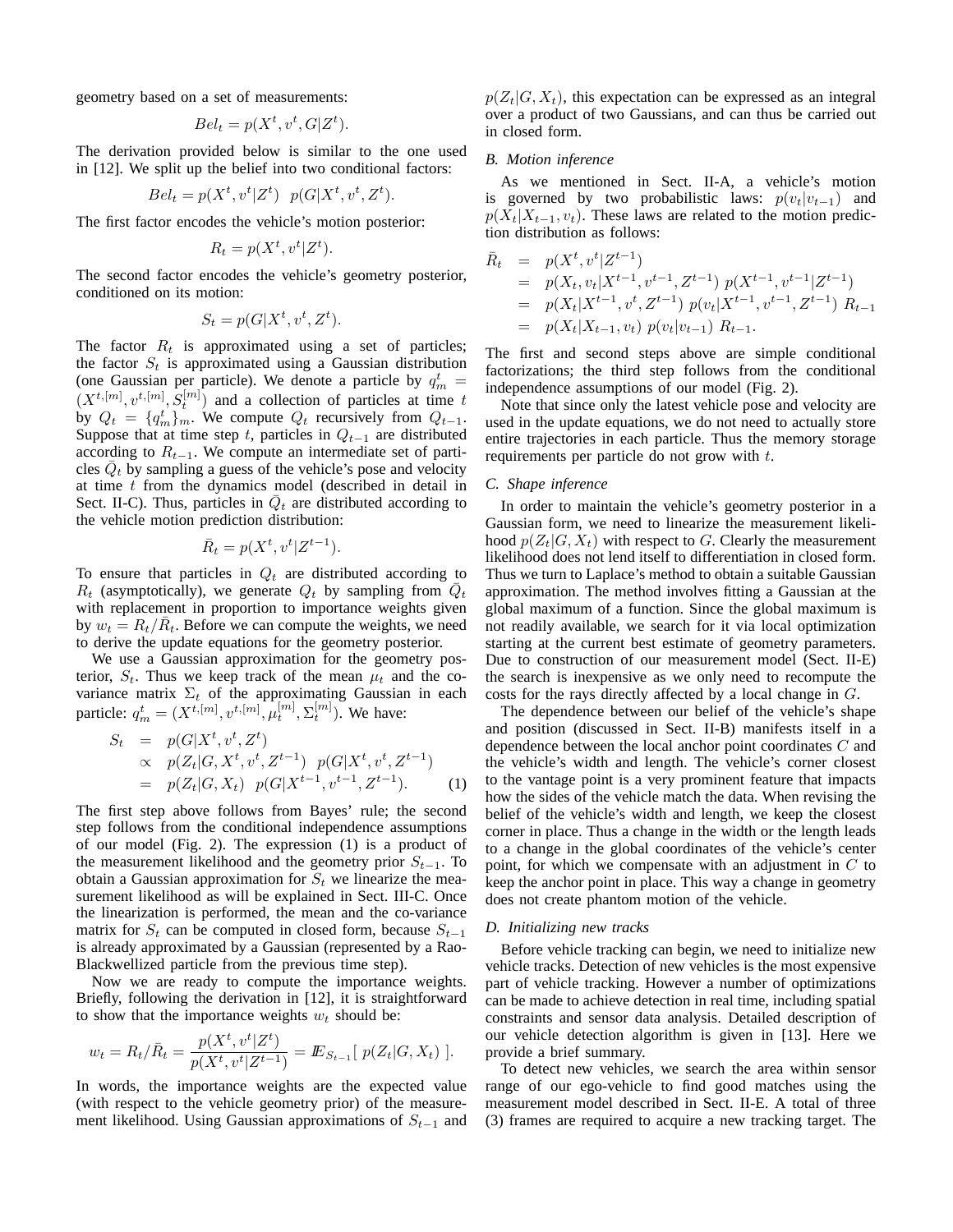

Fig. 6. We determine ground readings by comparing angles between consecutive readings.

first two frames are required to detect motion of an object. The third frame is required to check that the motion is consistent over time and follows vehicle dynamics laws described in Sect. II-C.

# *E. Discontinuing tracks*

Under certain conditions it is desirable to discontinue tracking of a target. We discontinue tracks if the target vehicle gets out of sensor range or moves too far away from the road (a digital street map was available for our application). Additionally we implemented logic that merged hypothesis of two particle filters if the tracked targets were too close together. However, it turned out that this condition occurs only very rarely.

We also discontinue tracks if the unnormalized weights have been low for several turns. Low unnormalized weights signal that the sensor data is insufficient to track the target, or that our estimate is too far away from the actual vehicle. This logic keeps the resource cost of tracking occluded objects low, yet it still allows for a tracked vehicle to survive bad data or complete occlusion for several turns. Since new track acquisition only takes three frames, it does not make sense to continue tracking objects that are occluded for significantly longer periods of time.

#### IV. IMPLEMENTATION AND RESULTS

#### *A. Building virtual scans from 3D range data*

As we explained in Sect. II-D, vehicle tracking is a 2D problem, for which efficient 2D virtual scans are sufficient. These virtual scans are easy to build for 2D range sensors with ground filtering, such as IBEO. However for 3D sensors, such as Velodyne, it is a less trivial task. These sensors provide immense 3D data sets of the surroundings, making computational efficiency a high priority when processing the data. However, in our experience, the hard work pays off and the resulting virtual scans carry more information than for 2D sensors.

Given a 3D data set, which of the data points should be considered obstacles? From the perspective of driving applications we are interested in the slice of space directly above the ground and about 2m high, as this is the space that a vehicle would actually have to drive through. Objects elevated more than 2m above ground - e.g. tree tops or overpasses - are not obstacles. The ground itself is not an obstacle (assuming the terrain is drivable). Moreover, for tracking applications low obstacles such as curbs should be excluded from virtual scans, because otherwise they can prevent us from seeing more important obstacles beyond them. The remaining objects in



(a) actual scene



(b) Velodyne data after classification



(c) generated virtual scan

Fig. 7. In (b) Velodyne data is colored by type: orange - ground, yellow - low obstacle, red - medium obstacle, green - high obstacle. Note the white van parked at a distance in (a) and (c).

the 2m slice of space are obstacles for a vehicle, even if these objects are not directly touching the ground.

In order to classify the data into the different types of objects described above we first build a 3D grid in spherical coordinates. Similarly to a virtual scan, it has a single point of origin and stores actual world coordinates of the sensor readings. Just as in the 2D case, this grid is an approximation of the sensor data set, because the actual laser readings in a scan have varying points of origin. In order to downsample and reject outliers, for each spherical grid cell we compute the median range of the readings falling within it. This gives us a single obstacle point per grid cell. For each spherical grid cell we will refer to the cone from the grid origin to the obstacle point as a virtual ray.

The first classification step is to determine ground points. For this purpose we select a single slice of vertical angles from the spherical grid (i.e. rays that all have the same bearing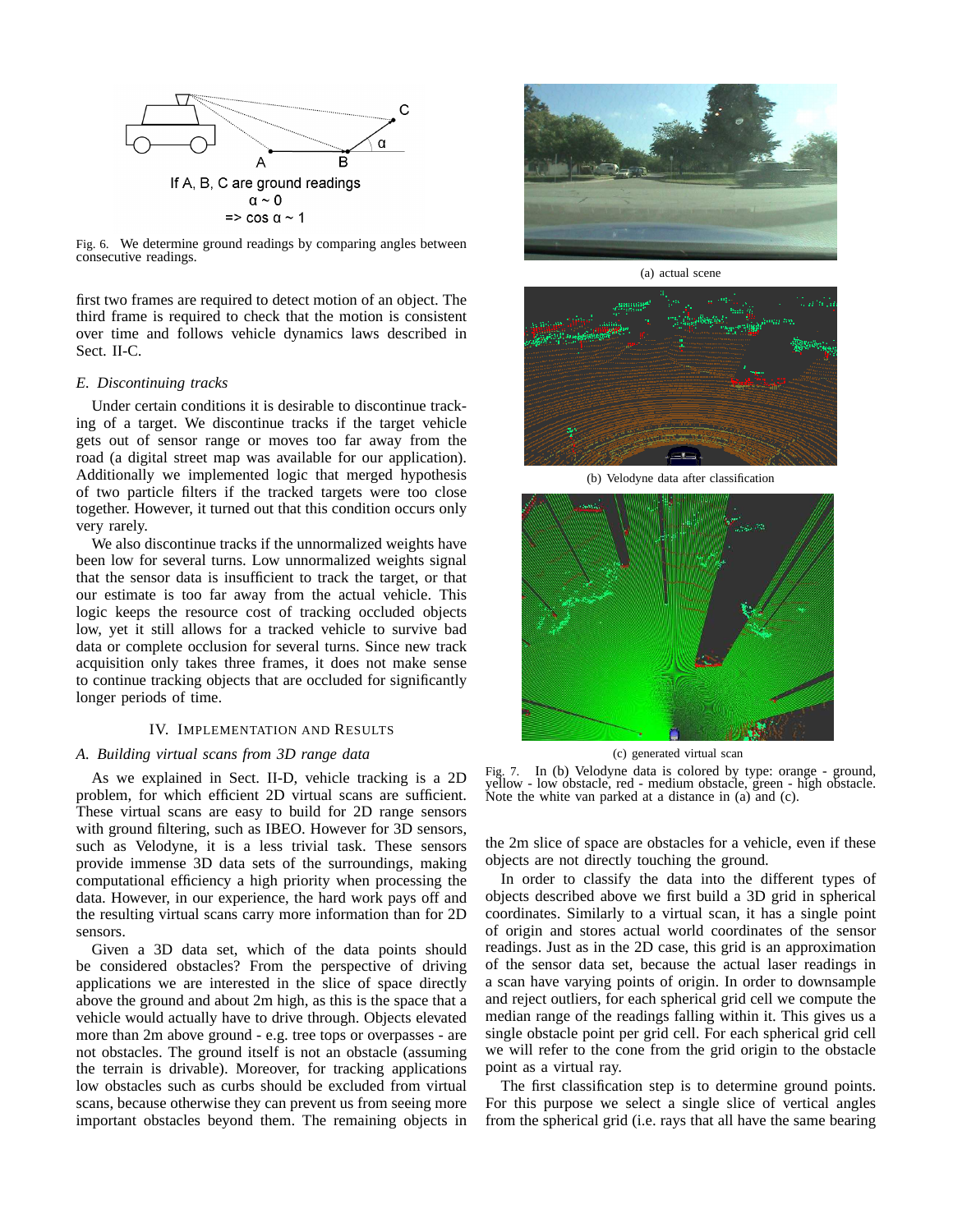

(a) actual appearance of the vehicle



(b) the vehicle gives very few laser returns



(c) generated virtual scan after black object detection



(d) successful tracking of the black vehicle

Fig. 8. Detecting black vehicles in 3D range scans. White points represent raw Velodyne data. In (c) green lines represent the generated virtual scan. In (d) the purple box denotes the estimated pose of the tracked vehicle.

angle). We cycle through the rays in the slice from the lowest vertical angle to the highest. For three consecutive readings A,  $B$ , and  $C$ , the slope between  $AB$  and  $BC$  should be near zero if all three points lie on the ground (see Fig. 6 for illustration). If we normalize  $AB$  and  $BC$ , their dot product should be close to 1. Hence a simple thresholding of the dot product allows us to classify ground readings and to obtain estimates of local ground elevation. Thus one useful piece of information we can obtain from 3D sensors is an estimate of ground elevation.

Using the elevation estimates we can classify the remaining non-ground readings into low, medium and high obstacles, out of which we are only interested in the medium ones (see Fig. 7). It turns out that there can be medium height obstacles that are still worth filtering out: birds, insects and occasional readings from cat-eye reflectors. These obstacles are easy to

filter, because the  $BC$  vector tends to be very long (greater than 1m), which is not the case for normal vertical obstacles such as buildings and cars. After identifying the interesting obstacles we simply project them on the 2D horizontal plane to obtain a virtual scan.

Laser range finders are widely known to have difficulty seeing black objects. Since these objects absorb light, the sensor never gets a return. Clearly it is desirable to "see" black obstacles for driving applications. Other sensors could be used, but they all have their own drawbacks. Here we present a method for detecting black objects in 3D laser data. Figure 8 shows the returns obtained from a black car. The only readings obtained are from the license plate and wheels of the vehicle, all of which get filtered out as low obstacles. Instead of looking at the little data that is present, we can detect the presence of a black obstacle by looking at the data that is absent. If no readings are obtained along a range of vertical angles in a specific direction, we can conclude that the space must be occupied by a black obstacle. Otherwise the rays would have hit some obstacle or the ground. To provide a conservative estimate of the range to the black obstacle we place it at the last reading obtained in the vertical angles just before the absent readings. We note that this method works well as long as the sensor is good at seeing the ground. For the Velodyne sensor the range within which the ground returns are reliable is about 25 - 30m, beyond this range the black obstacle detection logic does not work.

## *B. Tracking results*

The most challenging traffic situation at the Urban Grand Challenge was presented on course A during the qualifying event (Fig. 9(a) and Fig. 9(b)) . The test consisted of dense human driven traffic in both directions on a course with an outline resembling the Greek letter  $\theta$ . The robots had to merge repeatedly into the dense traffic. The merge was performed using a left turn, so that the robots had to cross one lane of traffic each time. In these conditions accurate estimates of positions and velocities of the cars are very useful for determining a gap in traffic large enough to perform the merge safely. Cars passed in close proximity to each other and to stationary obstacles (e.g. signs and guard rails) providing plenty of opportunity for false associations. Partial and complete occlusions happened frequently due to the traffic density. Moreover these occlusions often happened near merge points which complicated decision making.

During extensive testing the performance of our vehicle tracking module has been very reliable and efficient (see Fig. 4 and Fig. 9). It proved capable of handling complex traffic situations such as the one presented on course A. The computation time of our approach averages out at 25ms per frame, which is faster than real time for most modern laser range finders.

We also gathered empirical results of the tracking module performance on data sets from several urban environments: course A of the UGC, Stanford campus and a port town in Alameda, CA. For each frame of data we counted how many vehicles a human is able to identify in the laser range data. The vehicles had to be within 50m of the ego-vehicle, on or near the road, and moving with a speed of at least 5mph. We summarize the tracker's performance in Fig. 10. Note that the maximum theoretically possible true positive rate is lower